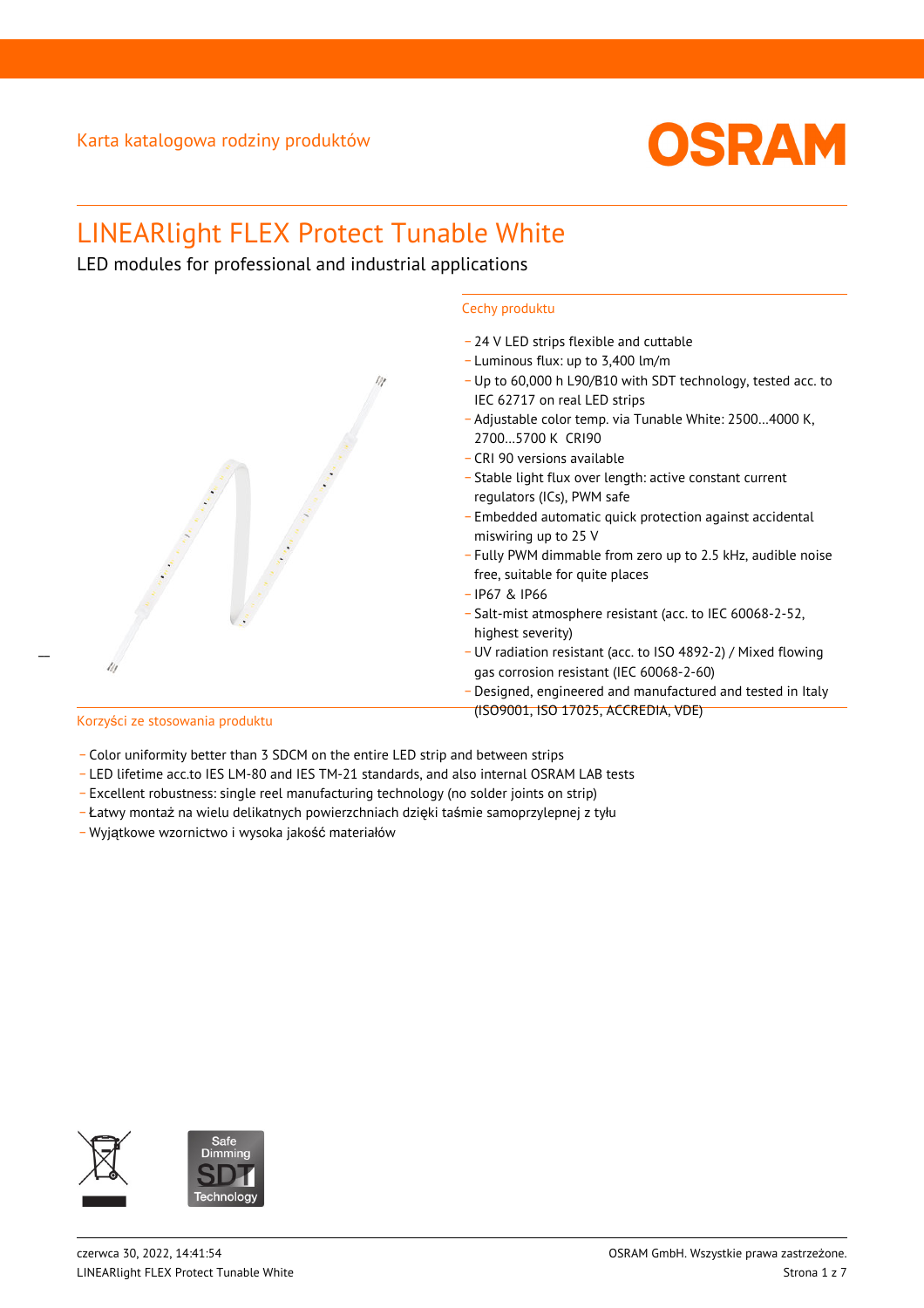## Dane techniczne

#### **Dane elektryczne**

| Opis produktu               | Nominalna |
|-----------------------------|-----------|
|                             | moc na    |
|                             | metr      |
| LFP3400TW-G5 -825.940-03 L1 | 30.9 W    |
| LFP3400TW-G5 -927.957-03 L1 | 32 W      |
| LFP1100TW-G5 -825.940-09 L2 | 9.9 W     |
| LFP1100TW-G5 -927.957-09 L2 | 10.2 W    |

#### **Dane fotometryczne**

| Opis produktu               | <b>Ogólny</b><br>wskaźnik<br>oddawani<br>a barw Ra | <b>Strumie</b><br>ń<br>świetlny<br>na metr | <b>Skuteczność</b><br>świetlna | <b>Standardowe</b><br>odchylenie<br>dopasowania<br>barw |
|-----------------------------|----------------------------------------------------|--------------------------------------------|--------------------------------|---------------------------------------------------------|
| LFP3400TW-G5 -825.940-03 L1 | 80                                                 | 3356 lm                                    | 108 lm/W                       | $<$ 3 sdcm                                              |
| LFP3400TW-G5-927.957-03 L1  | 90                                                 | 3356 lm                                    | 105 lm/W                       | $<$ 3 sdcm                                              |
| LFP1100TW-G5 -825.940-09 L2 | 80                                                 | 1156 lm                                    | 117 lm/W                       | $<$ 3 sdcm                                              |
| LFP1100TW-G5 -927.957-09 L2 | 90                                                 | 1134 lm                                    | 111 $\text{Im}/\text{W}$       | $<$ 3 sdcm                                              |

# **Wymiary i waga**

| Opis produktu               | Długość<br>przewodów |
|-----------------------------|----------------------|
| LFP3400TW-G5 -825.940-03 L1 | 500,0                |
| LFP3400TW-G5-927.957-03 L1  | 500,0                |
| LFP1100TW-G5 -825.940-09 L2 | 500,0                |
| LFP1100TW-G5 -927.957-09 L2 | 500,0                |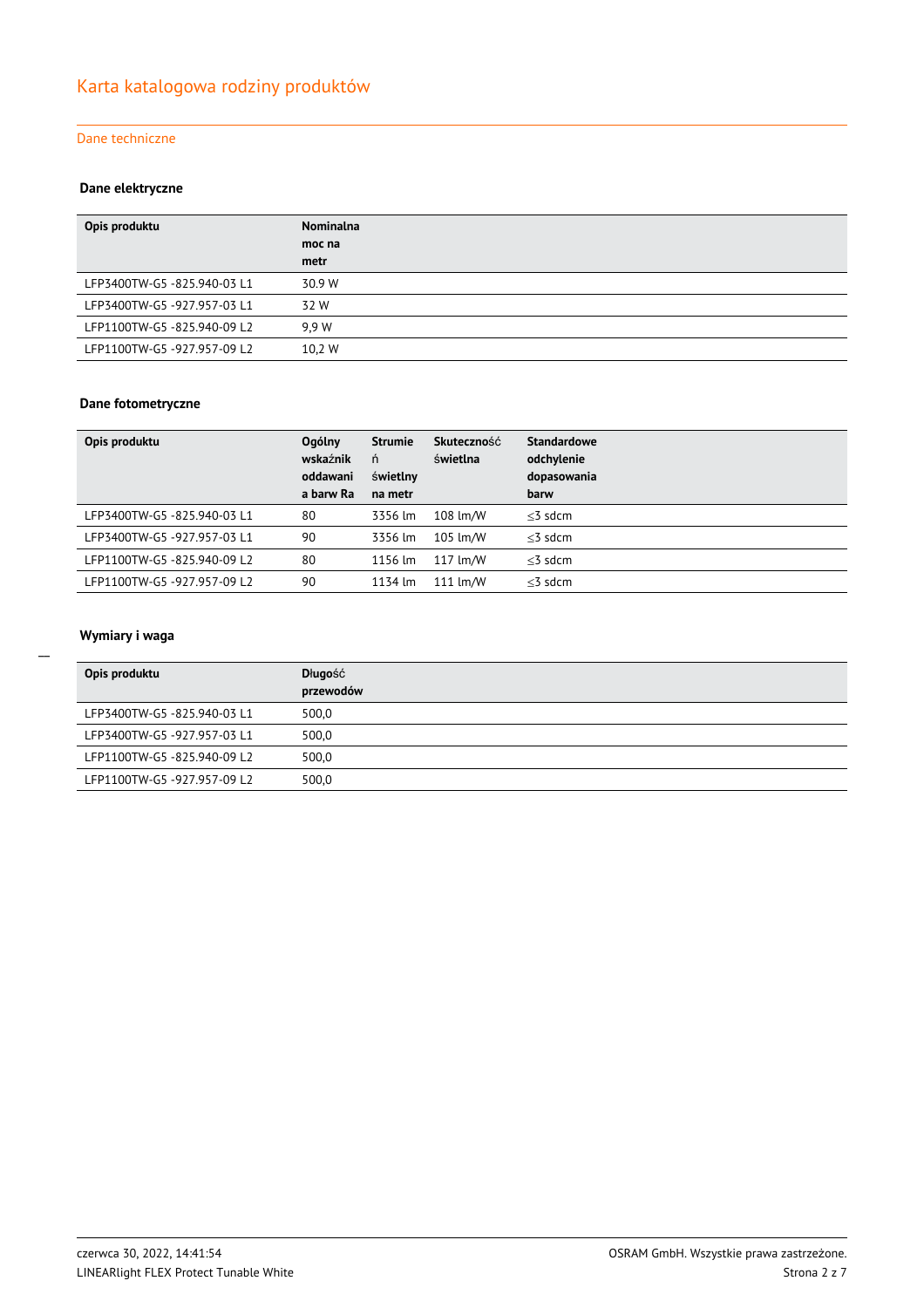# Karta katalogowa rodziny produktów

#### **Linia produktów z numerami**





LFP3400TW-G5 -825.940-03 L1, LFP3400TW-G5 -927.957- 03 L1

LFP1100TW-G5 -825.940-09 L2, LFP1100TW-G5 - 927.957-09 L2

# **Certyfikaty i Normy**

| Opis produktu               | Energy efficiency class of<br>the contained light source |
|-----------------------------|----------------------------------------------------------|
| LFP3400TW-G5 -825.940-03 L1 |                                                          |
| LFP3400TW-G5 -927.957-03 L1 |                                                          |
| LFP1100TW-G5 -825.940-09 L2 |                                                          |
| LFP1100TW-G5-927.957-09L2   |                                                          |

#### **Dane logistyczne**

| Opis produktu               | Kod taryfy celnej |
|-----------------------------|-------------------|
| LFP3400TW-G5-825.940-03 L1  | 940542319000      |
| LFP3400TW-G5 -927.957-03 L1 | 940542319000      |
| LFP1100TW-G5 -825.940-09 L2 | 940542319000      |
| LFP1100TW-G5 -927.957-09 L2 | 940542319000      |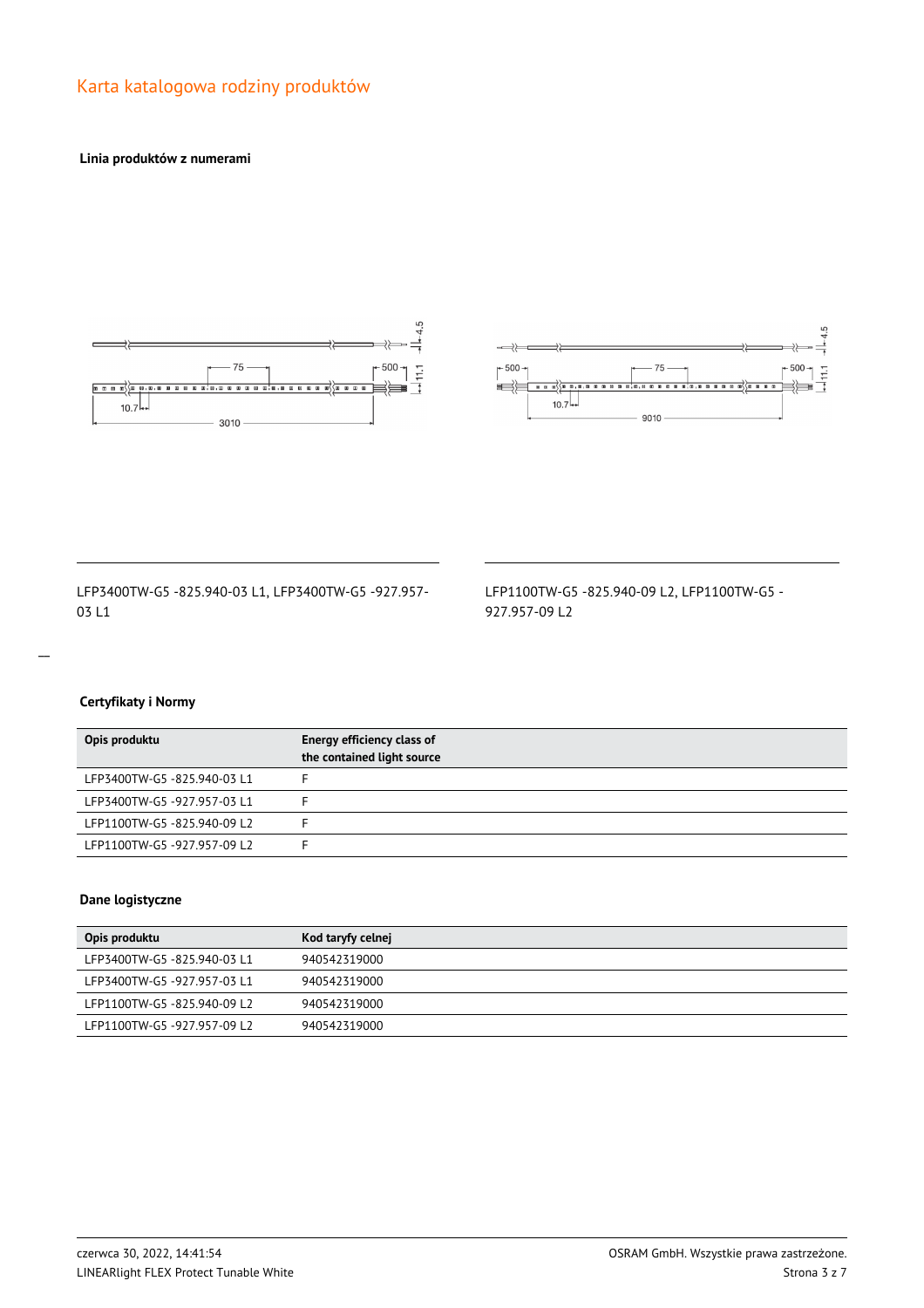#### **Environmental information**

#### **Information according Art. 33 of EU Regulation (EC) 1907/2006 (REACh)**

| Opis produktu              | Date of Declaration | <b>Primary Article Identifier</b> | Declaration No. in SCIP<br>database |
|----------------------------|---------------------|-----------------------------------|-------------------------------------|
| LFP3400TW-G5-825.940-03 L1 | 18-04-2022          | 4062172196604                     | In work                             |
| LFP3400TW-G5-927.957-03L1  | 18-04-2022          | 4062172196628                     | In work                             |
| LFP1100TW-G5-825.940-09 L2 | 18-04-2022          | 4062172196567                     | In work                             |
| LFP1100TW-G5-927.957-09L2  | 18-04-2022          | 4062172196581                     | In work                             |

#### Wskazówki dotyczące zastosowania

Więcej szczegółowych informacji dotyczących grafik i zastosowania znajduje się w karcie katalogowej produktu

#### Sprzedaż i pomoc techniczna

Sprzedaż i pomoc techniczna www.osram.com

#### Pobierz dane

|   | Plik                                                                                       |
|---|--------------------------------------------------------------------------------------------|
|   | User instruction<br>LINEARlight FLEX Protect Tunable White                                 |
|   | Product Datasheet<br>LINEARlight Flex Protect Tunable White CRI90 specification sheet (EN) |
|   | Broszury<br>Light is freedom of design (EN)                                                |
|   | Certyfikaty<br>LF(P)-Uniformity ENEC 181120                                                |
|   | Certyfikaty<br>LF(P) TW G5 CB 180121                                                       |
| ブ | Deklaracje zgodności<br>LFPTWG5 CE 4249165 241120                                          |
|   | Eulumdat<br>LFP3400TW-G5-825.940-03 L1 LTD 130421                                          |
|   | <b>IES</b> data<br>LFP3400TW-G5-825.940-03 L1 IES 130421                                   |
|   | Eulumdat<br>LFP3400TW-G5-927.957-03 L1 LTD 130421                                          |
|   | IES data<br>LFP3400TW-G5-927.957-03 L1 IES 130421                                          |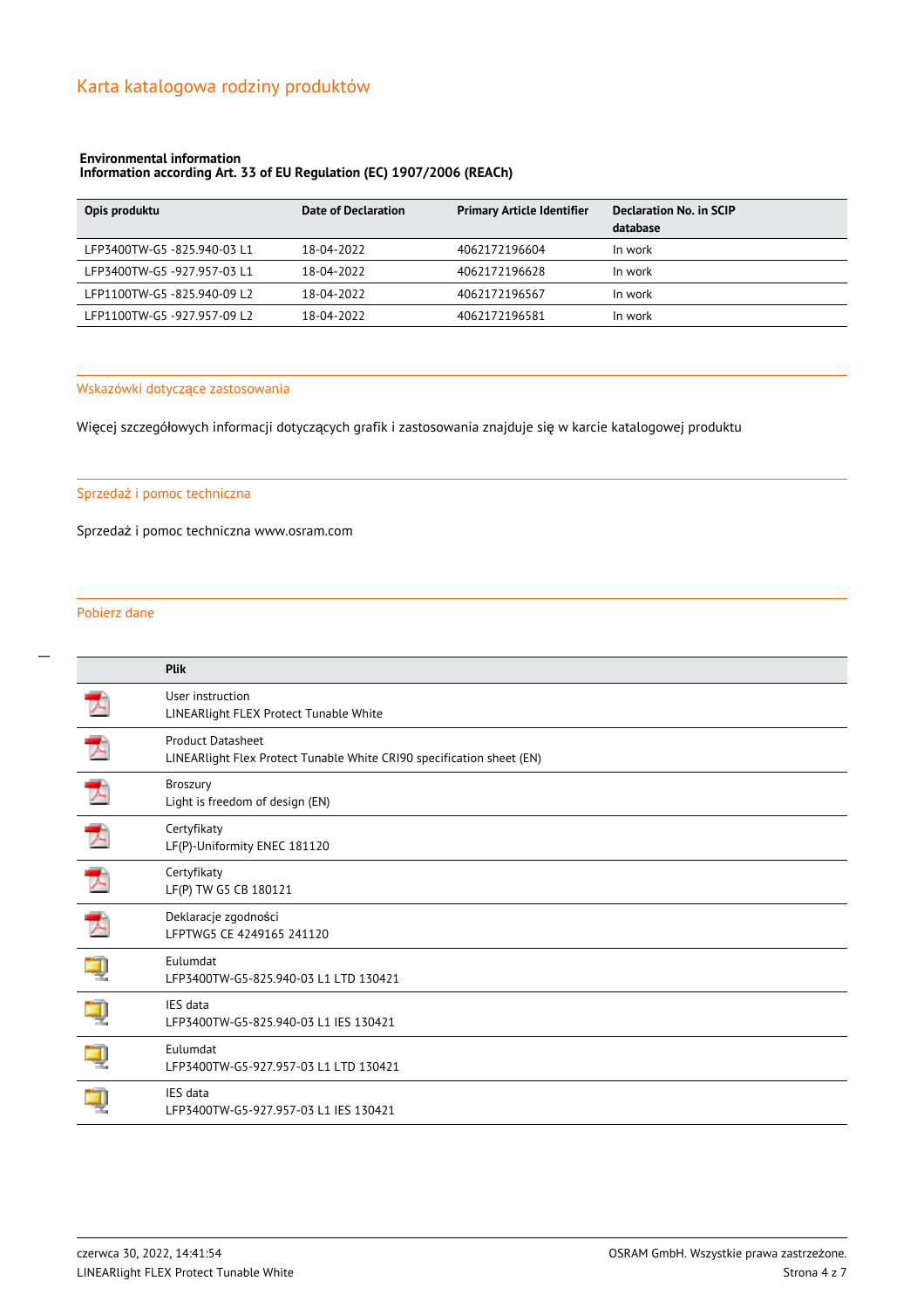# Karta katalogowa rodziny produktów

|   | Eulumdat<br>LFP1100TW-G5-825.940-09 L2 LTD 130421   |
|---|-----------------------------------------------------|
|   | IES data<br>LFP1100TW-G5-825.940-09 L2 IES 130421   |
| ∽ | User instruction<br>LINEARlight FLEX, Tunable White |
|   | Eulumdat<br>LFP1100TW-G5-927.957-09 L2 LTD 130421   |
|   | IES data<br>LFP1100TW-G5-927.957-09 L2 IES 130421   |

#### Ecodesign regulation information:

- \_ This product is considered to be a "containing product" in the sense of Regulations (EU) 2019/2020 and (EU) 2019/2015.
- \_ Tolerances of the reported values, are according to LED Modules Performance standard IEC/EN 62717.
- \_ In general, the replacement of the contained light sources without permanent damage to the product with the use of common available tools is possible in the final application when they can be dismantled from the installation environment and substituted for the necessary number of light sources restoring its full electrical/mechanical/thermal/optical functionality by means of a professional installer.In the contrary, and limited to the LINEARlight Flex Diffuse, LINEARlight Rigid Finesse, GINO LED Flex Diffuse and LUMINENT Milky product families, the contained light source is an integrated part of the containing product and its removal can only be done by causing a permanent damage to the containing product due to its tight mechanical, electrical, optical, thermal interaction and/or environmental protection with or from the containing product. Therefore, a replacement of the light source with the use of common available tools is not justified.
- Dismantling of light sources from containing products at end of life: Containing products with light sources which are scalable in length can be cut to the length of the contained light source and if applicable mechanically detached from protective and/or optical covers. Containing products shall be separated from building material and/or from other additional mounting accessories by means of a professional installer.Separate control gear and light sources must be disposed of at certified disposal companies in accordance with Directive 2012/19/EU (WEEE) in the EU and with Waste Electrical and Electronic Equipment (WEEE) Regulations 2013 in the UK. For this purpose, collection points for recycling centres and take-back systems (CRSO) are available from retailers or private disposal companies, which accept separate control gear and light sources free of charge. In this way, raw materials are conserved and materials are recycled.

| Kod produktu  | Opis produktu                   | Opakowanie (liczba<br>produktów / opakowanie) | Wymiary (długość x<br>szerokość x wysokość) | <b>Objetość</b>         | Waga brutto |
|---------------|---------------------------------|-----------------------------------------------|---------------------------------------------|-------------------------|-------------|
| 4062172196604 | LFP3400TW-G5 -<br>825.940-03 L1 | Karton wysylkowy<br>8                         | 365 mm x 286 mm x 366 mm                    | $38.21$ dm <sup>3</sup> | 5602.00 g   |
| 4062172196628 | LFP3400TW-G5 -<br>927.957-03 L1 | Karton wysylkowy<br>8                         | 365 mm x 286 mm x 366 mm                    | $38.21$ dm <sup>3</sup> | 5602.00 g   |
| 4062172196567 | LFP1100TW-G5 -<br>825.940-09 L2 | Karton wysylkowy<br>8                         | 365 mm x 286 mm x 366 mm                    | $38.21$ dm <sup>3</sup> | 8370.00 g   |
| 4062172196581 | LFP1100TW-G5 -<br>927.957-09 L2 | Karton wysylkowy<br>8                         | 365 mm x 286 mm x 366 mm                    | $38.21$ dm <sup>3</sup> | 8370.00 g   |

#### Dane logistyczne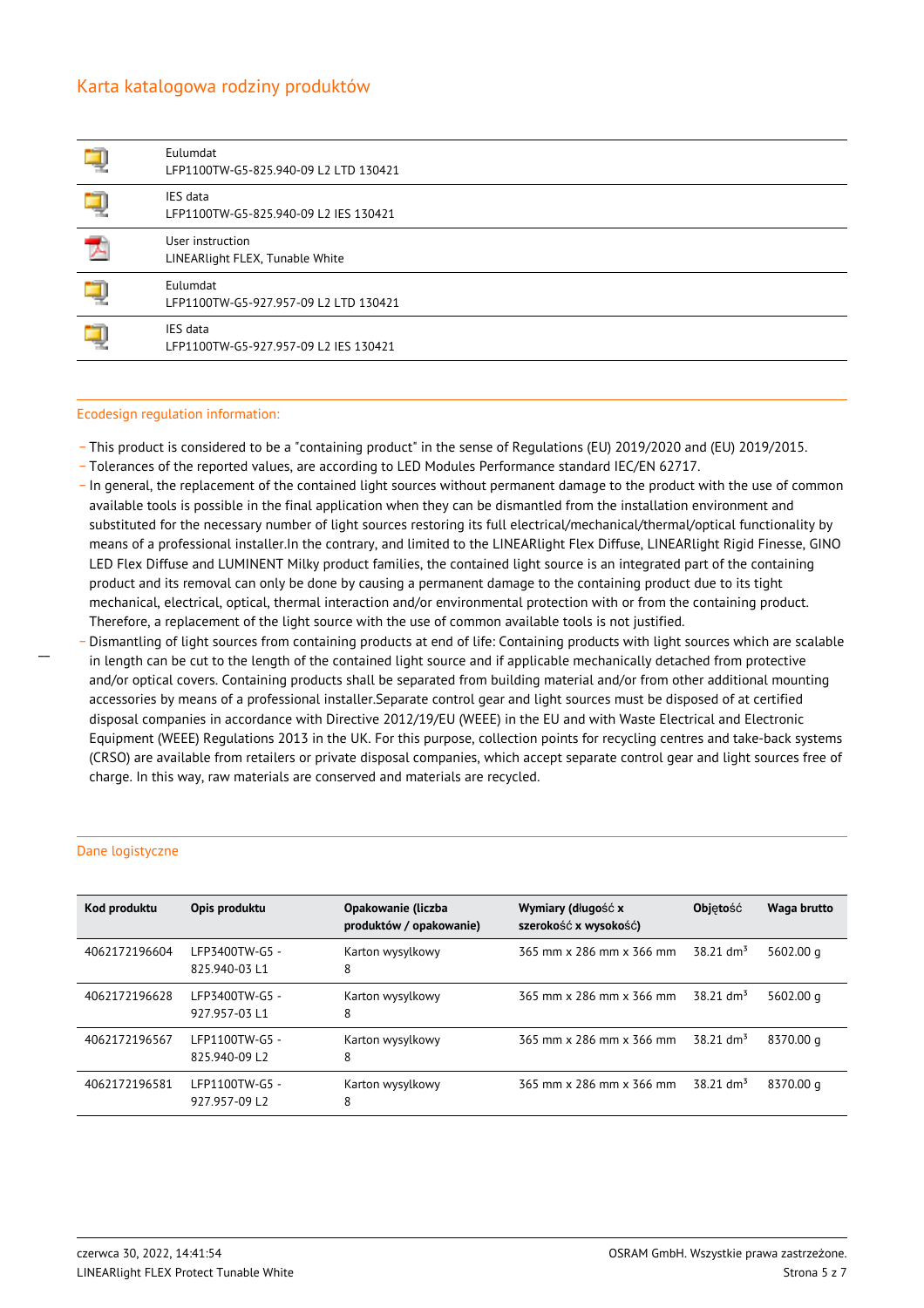### Dane logistyczne

Wymieniony kod produktu oznacza najmniejszą ilość produktu, jaka może być zamówiona. Jednostka transportowa może zawierać jedną sztukę lub więcej. Składając zamówienie prosimy o zamawianie ilości odpowiadających jednej lub wielokrotności jednostki transportowej.

#### Akcesoria opcjonalne

| Opis produktu               | Nazwa akcesorium               | Kod akcesorium     |
|-----------------------------|--------------------------------|--------------------|
| LFP3400TW-G5 -825.940-03 L1 | ENDCAP - IP67 KIT 10PCS        | 4062172176552      |
| LFP3400TW-G5 -825.940-03 L1 | LTS-SLIMTRACK -2000 KIT 5 PCS  | 4062172207300<br>ь |
| LFP3400TW-G5 -825.940-03 L1 | FX-OMS-G1 -T45D19H19-300       | 4052899448667      |
| LFP3400TW-G5 -825.940-03 L1 | FX-OMW-G1-TU26H25W10-300       | 4052899448773      |
| LFP3400TW-G5 -825.940-03 L1 | FX-OMW-G1-TU26H25-300          | 4052899448803      |
| LFP3400TW-G5 -825.940-03 L1 | FX-OMW-G1 -TK30D46H27-300      | 4052899448827      |
| LFP3400TW-G5 -825.940-03 L1 | FX-QMW-G1 -TU26H25W2-300       | 4052899448841      |
| LFP3400TW-G5 -825.940-03 L1 | FX-OMS-G1 -TU15H6-300          | 4052899448865      |
| LFP3400TW-G5 -825.940-03 L1 | FX-OMS-G1-TU15H6W3-300         | 4052899448889      |
| LFP3400TW-G5 -825.940-03 L1 | FX-OMS-G1-TU16H12W3-300        | 4052899448988      |
| LFP3400TW-G5 -825.940-03 L1 | FX-OMS-G1 -TR19H16-300         | 4052899449008      |
| LFP3400TW-G5 -825.940-03 L1 | FX-OMS-G1 -TU16H12-300         | 4052899448964      |
| LFP3400TW-G5 -825.940-03 L1 | FX-DCS -G1-GL-25               | 4052899452244      |
| LFP3400TW-G5 -825.940-03 L1 | FX-OMS-G1 -TU16H12LS-300       | 4052899449046      |
| LFP3400TW-G5 -927.957-03 L1 | ENDCAP - IP67 KIT 10PCS        | 4062172176552<br>ь |
| LFP3400TW-G5 -927.957-03 L1 | LTS-SLIMTRACK - 2000 KIT 5 PCS | 4062172207300<br>ь |
| LFP3400TW-G5 -927.957-03 L1 | FX-QMS-G1 -T45D19H19-300       | 4052899448667<br>ь |
| LFP3400TW-G5 -927.957-03 L1 | FX-OMW-G1 -TU26H25W10-300      | 4052899448773      |
| LFP3400TW-G5 -927.957-03 L1 | FX-OMW-G1-TU26H25-300          | 4052899448803<br>ь |
| LFP3400TW-G5 -927.957-03 L1 | FX-OMW-G1-TK30D46H27-300       | 4052899448827      |
| LFP3400TW-G5 -927.957-03 L1 | FX-OMW-G1 -TU26H25W2-300       | 4052899448841<br>ь |
| LFP3400TW-G5 -927.957-03 L1 | FX-OMS-G1 -TU15H6-300          | 4052899448865      |
| LFP3400TW-G5 -927.957-03 L1 | FX-OMS-G1 -TU15H6W3-300        | 4052899448889<br>ь |
| LFP3400TW-G5 -927.957-03 L1 | FX-OMS-G1 -TU16H12W3-300       | 4052899448988      |
| LFP3400TW-G5 -927.957-03 L1 | FX-OMS-G1 -TR19H16-300         | 4052899449008<br>ь |
| LFP3400TW-G5 -927.957-03 L1 | FX-OMS-G1 -TU16H12-300         | 4052899448964      |
| LFP3400TW-G5 -927.957-03 L1 | FX-DCS -G1-GL-25               | 4052899452244<br>ь |
| LFP3400TW-G5 -927.957-03 L1 | FX-OMS-G1 -TU16H12LS-300       | 4052899449046      |
| LFP1100TW-G5 -825.940-09 L2 | ENDCAP - IP67 KIT 10PCS        | 4062172176552      |